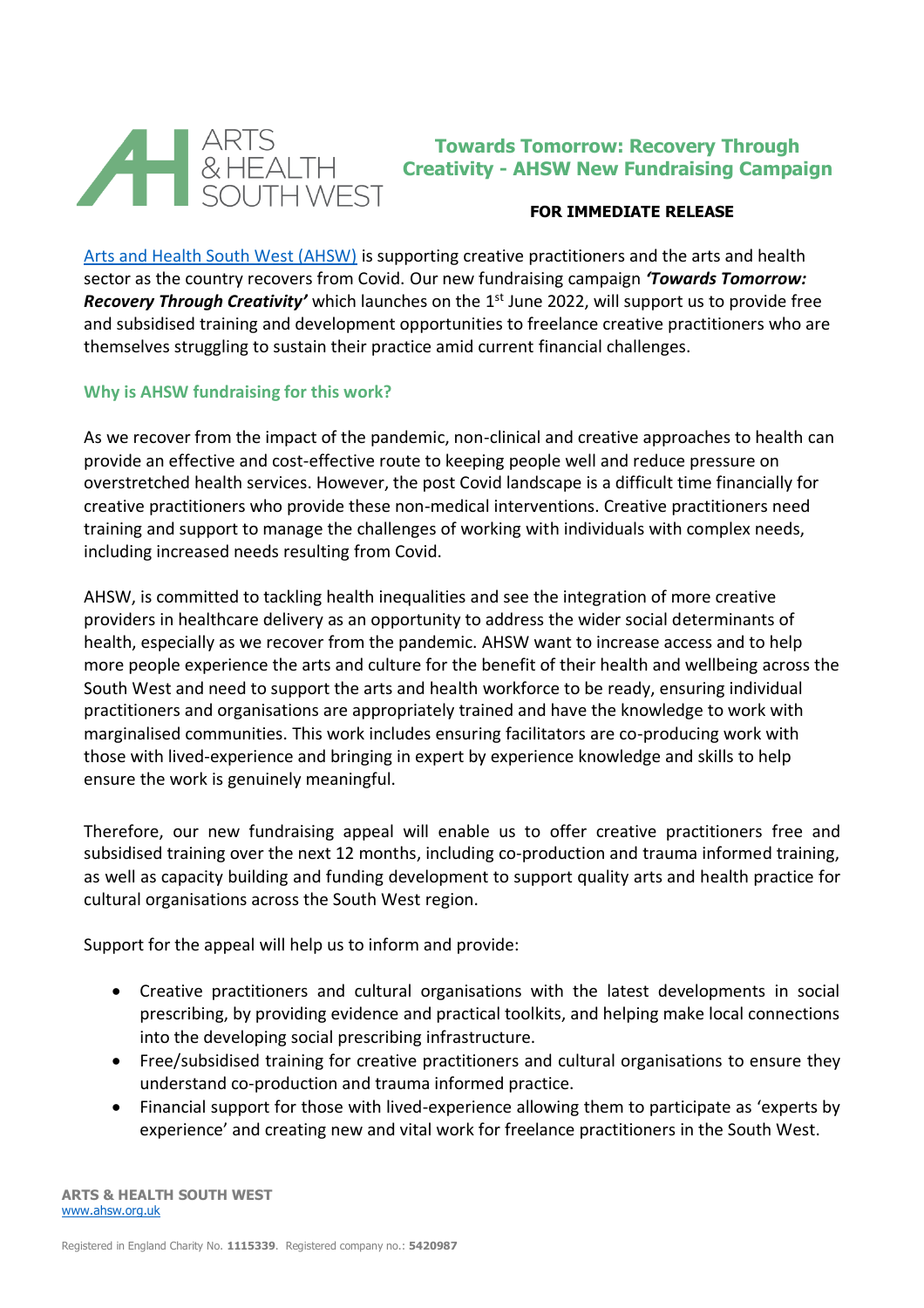- Access to local demographics and health profile data to ensure our South West community is well informed about service user experience and health inequalities in their locality.
- Action Learning Sets focused on learning about power structures and shared decision making, providing safe and supportive forums for practitioners to identify and explore real issues they face in their work.
- Facilitated co-mentoring and skill-sharing sessions to develop co-produced work between cultural organisations/ creative practitioners and individuals with lived experience of illhealth.

Donations of any size make a real difference because, as a small charity, AHSW could not do what we do without the backing from individuals who value enhancing health and wellbeing through creativity. As a thank you here are some rewards for suggested donations.

## **Suggested donations**

- Any donations over £100 will be rewarded with a downloadable AHSW supporter's logo
- Any donations over £2000 will be offered acknowledgement as a Campaign Patron\*

\*Patrons will be acknowledged through AHSW's communications including through our monthly ebulletins, the AHSW website, and on all publicity for our 'Creative Joy' event in July. Also, Campaign Patrons will be offered a free ticket to 'Creative Joy' and to our AHSW annual conference in November. [Find out more about these donation rewards via our website HERE >>](https://www.ahsw.org.uk/latest-news/towards-tomorrow-recovery-through-creativity-ahsw-fundraising-campaign/)

Our fundraising campaign is running for 8 weeks from  $1<sup>st</sup>$  June, to celebrate the lead into our 'Creative Joy' event in July 2022. Creative Joy, a day-long event in Devon, offers a chance for creative practitioners, healthcare professionals, and people with lived experience of ill-health, to come together and use creativity to reconnect. We believe it is important to offer those who work in healthcare settings and communities with the most vulnerable or overlooked members of society – a chance to experience the benefit of creativity for their own wellbeing, and have a day of creative reconnection and respite as we emerge from the pandemic. More details of this event will be coming soon!

## **DONATE NOW**

Donations towards the campaign can be given via:

JustGiving >> [https://www.justgiving.com/campaign/towards-tomorrow-recovery-through](https://www.justgiving.com/campaign/towards-tomorrow-recovery-through-creativity)[creativity](https://www.justgiving.com/campaign/towards-tomorrow-recovery-through-creativity)

AHSW website >><http://www.ahsw.org.uk/donate/>

The CAF Foundation >><https://www.cafonline.org/my-personal-giving/start-giving/donate-now>

**For more information about AHSW's new fundraising campaign 'Towards Tomorrow: Recovery Through Creativity' visit [https://www.ahsw.org.uk/latest](https://www.ahsw.org.uk/latest-news/towards-tomorrow-recovery-through-creativity-ahsw-fundraising-campaign/)[news/towards-tomorrow-recovery-through-creativity-ahsw-fundraising](https://www.ahsw.org.uk/latest-news/towards-tomorrow-recovery-through-creativity-ahsw-fundraising-campaign/)[campaign/](https://www.ahsw.org.uk/latest-news/towards-tomorrow-recovery-through-creativity-ahsw-fundraising-campaign/)**

**ARTS & HEALTH SOUTH WEST**  [www.ahsw.org.uk](http://www.ahsw.org.uk/)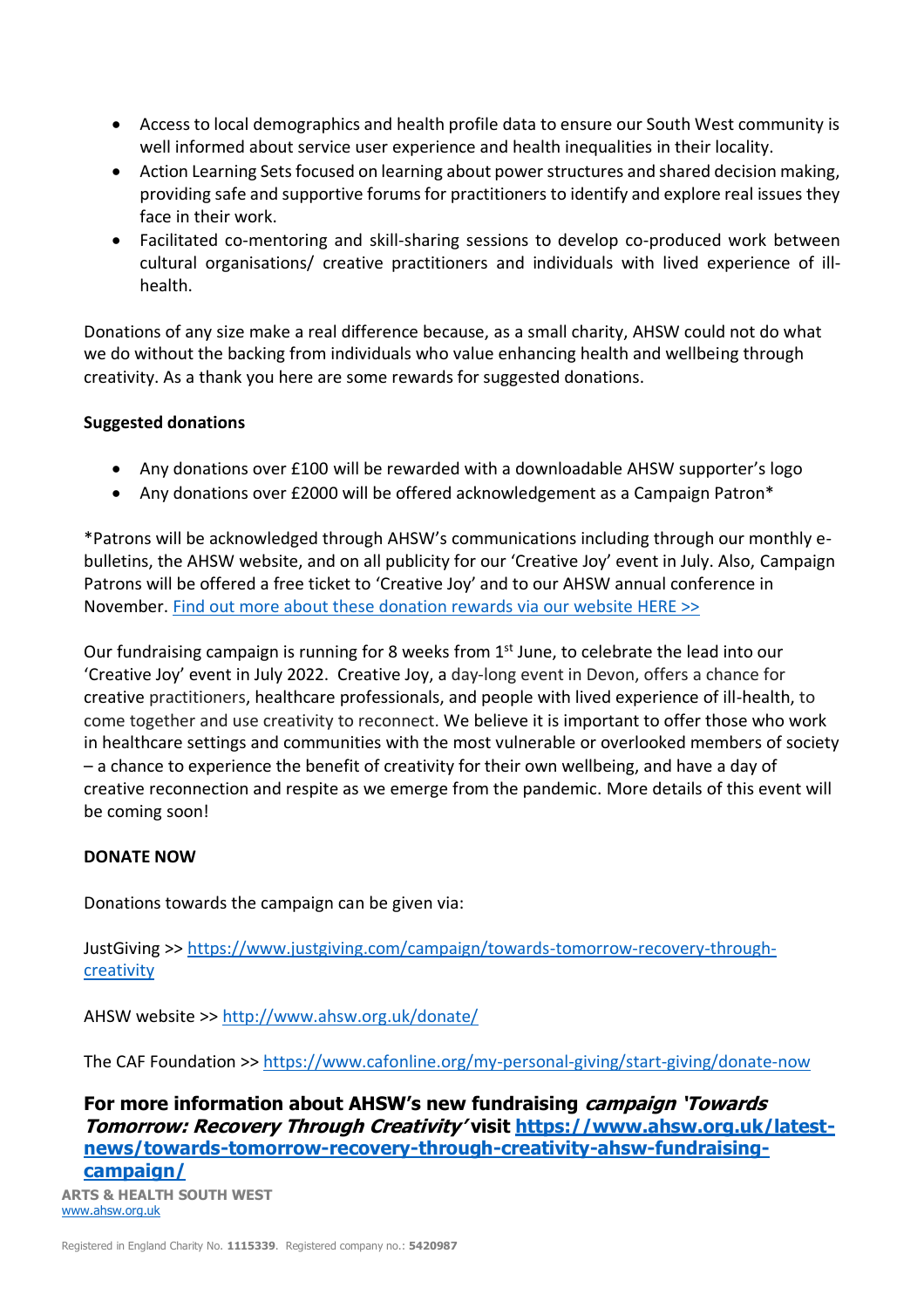# **SUGGESTED NEWSLETTER AND SOCIAL MEDIA CONTENT**

**Twitter:** [@ArtsHealthSW](https://twitter.com/artshealthsw) **Facebook:** [@ArtsHealthSW](https://www.facebook.com/ArtsHealthSW/) 

**Linkedin:** [Arts & Health South West](https://www.linkedin.com/company/arts-&-health-south-west/about/) **Instagram** [@artsandhealthsouthwest](https://www.instagram.com/artsandhealthsouthwest/)

**Campaign banner image [can be downloaded here >>](https://www.ahsw.org.uk/wp-content/uploads/2022/05/Towards-Tomorrow-Square-Banner.jpg)**

#### **Newsletter Text**

Arts and Health South West (AHSW) launches new fundraising campaign - *'Towards Tomorrow: Recovery Through Creativity'*

As we recover from the impact of the pandemic, non-clinical and creative approaches to health can provide effective routes to keeping people well and reducing pressure on overstretched health services. However, the post Covid landscape is a difficult time financially for creative practitioners who provide these non-medical interventions. AHSW's new fundraising appeal will enable them as a charity to offer free and subsidised training and development opportunities to freelance creative practitioners who are struggling to sustain their practice amid current financial challenges.

Find out more about how to support their campaign here -

**[https://www.ahsw.org.uk/latest-news/towards-tomorrow-recovery-through](https://www.ahsw.org.uk/latest-news/towards-tomorrow-recovery-through-creativity-ahsw-fundraising-campaign/)[creativity-ahsw-fundraising-campaign/](https://www.ahsw.org.uk/latest-news/towards-tomorrow-recovery-through-creativity-ahsw-fundraising-campaign/)**

#### **Twitter**

Great to see @ArtsHealthSW new campaign aiming to support creative practitioners who provide non-clinical creative approaches to health, with free & subsidised training, as well as capacity building to support quality arts & health practice.

Find out more [https://www.ahsw.org.uk/latest-news/towards-tomorrow-recovery-through](https://www.ahsw.org.uk/latest-news/towards-tomorrow-recovery-through-creativity-ahsw-fundraising-campaign/)[creativity-ahsw-fundraising-campaign/](https://www.ahsw.org.uk/latest-news/towards-tomorrow-recovery-through-creativity-ahsw-fundraising-campaign/)

#### **Facebook**

Great to see [@ArtsHealthSW](https://www.facebook.com/ArtsHealthSW/) new campaign '*Towards Tomorrow: Recovery Through Creativity'* is aimed at supporting creative practitioners who provide non-clinical and creative approaches to health, with free and subsidised training including co-production and trauma informed training, as well as capacity building for cultural organisations to help support quality arts and health practice across the South West region.

Find out more [https://www.ahsw.org.uk/latest-news/towards-tomorrow-recovery-through](https://www.ahsw.org.uk/latest-news/towards-tomorrow-recovery-through-creativity-ahsw-fundraising-campaign/)[creativity-ahsw-fundraising-campaign/](https://www.ahsw.org.uk/latest-news/towards-tomorrow-recovery-through-creativity-ahsw-fundraising-campaign/)

#### **Linkedin**

Great to see [Arts & Health South West](https://www.linkedin.com/company/arts-&-health-south-west/about/) new campaign '*Towards Tomorrow: Recovery Through Creativity'* is aimed at supporting creative practitioners who provide non-clinical and creative approaches to health, with free and subsidised training including co-production and trauma informed training, as

**ARTS & HEALTH SOUTH WEST**  [www.ahsw.org.uk](http://www.ahsw.org.uk/)